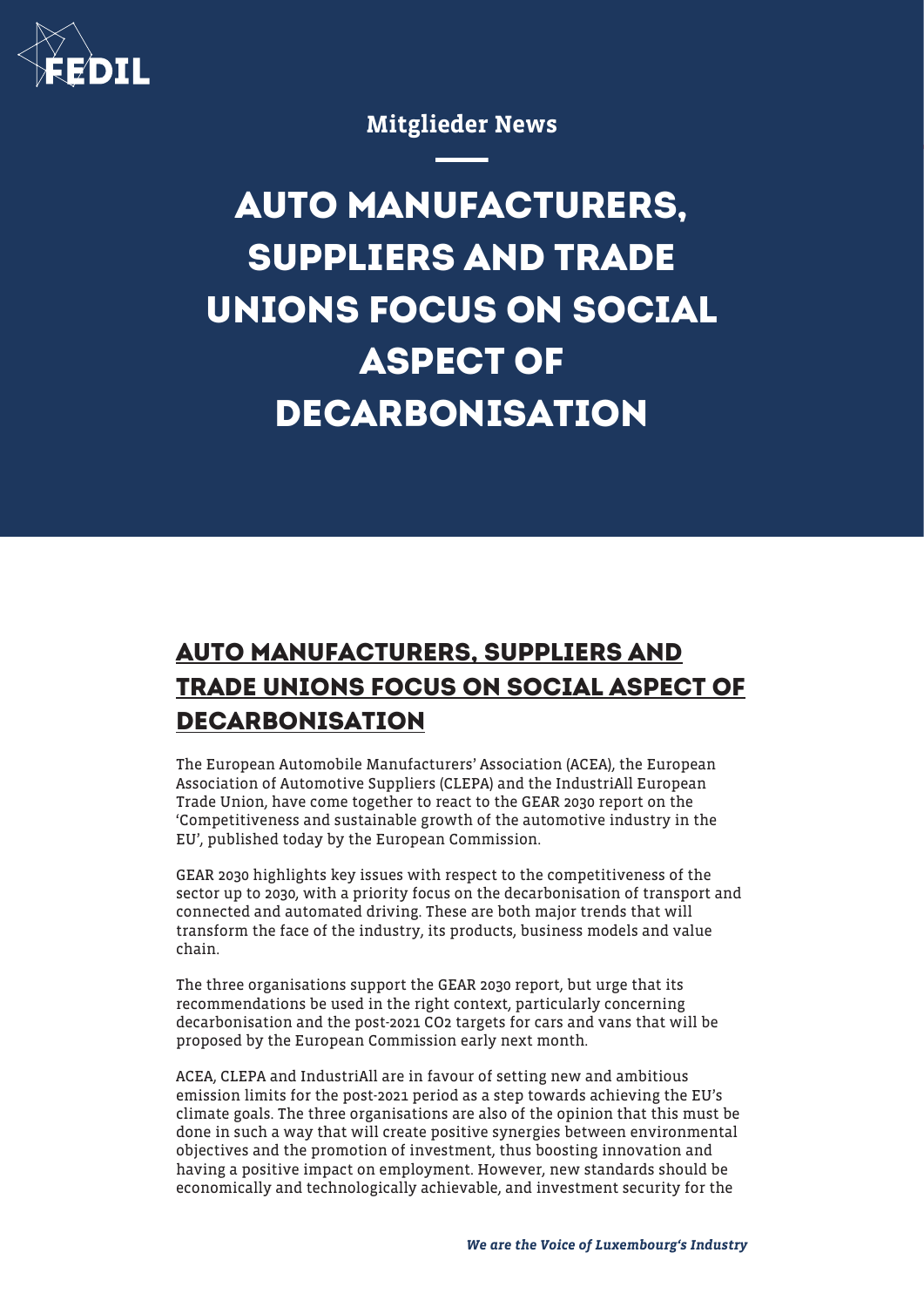industry has to be guaranteed.



The GEAR 2030 report provides some welcome recommendations which will respond to human capital and skills needs by addressing cross-cutting issues for the future of industry. However, according to ACEA, CLEPA and IndustriAll, the report did not look in detail at the social and employment impacts of the push to decarbonisation and the EU, and member states, must be aware of, and address, the potential impact their choices could have.

Indeed, attracting the right skills and addressing skills gaps are key enabling factors in the transition to a low-carbon transport sector. At the same time, forced redundancies and the decline of automotive regions must be avoided. This requires full social and economic impact assessments, as well as strategies to anticipate and manage change in a gradual, socially-acceptable way.

Unless managed well, one out of three jobs in the automotive industry could be at risk as they involve producing components for conventional powertrains. The transition to a low-carbon transport sector will indeed create new jobs (eg in information technology, deploying charging infrastructure), but these jobs will in most of the cases be created at another time, in another place and for other skill profiles than the manufacturing jobs that will become obsolete.

Another important pillar of GEAR 2030 is connected and automated driving, which brings many opportunities but also challenges for the industry. In this context, ACEA, CLEPA and IndustriAll call on the EU to push ahead with the creation of a fully operational EU single market for such vehicles and to harmonise standards, both on the EU and global level. Stronger investment in enabling technologies and relevant infrastructure is also essential here.

[www.acea.be](http://www.acea.be)

[www.clepa.eu](http://www.clepa.eu)

[www.industriall-europe.eu](http://www.industriall-europe.eu)